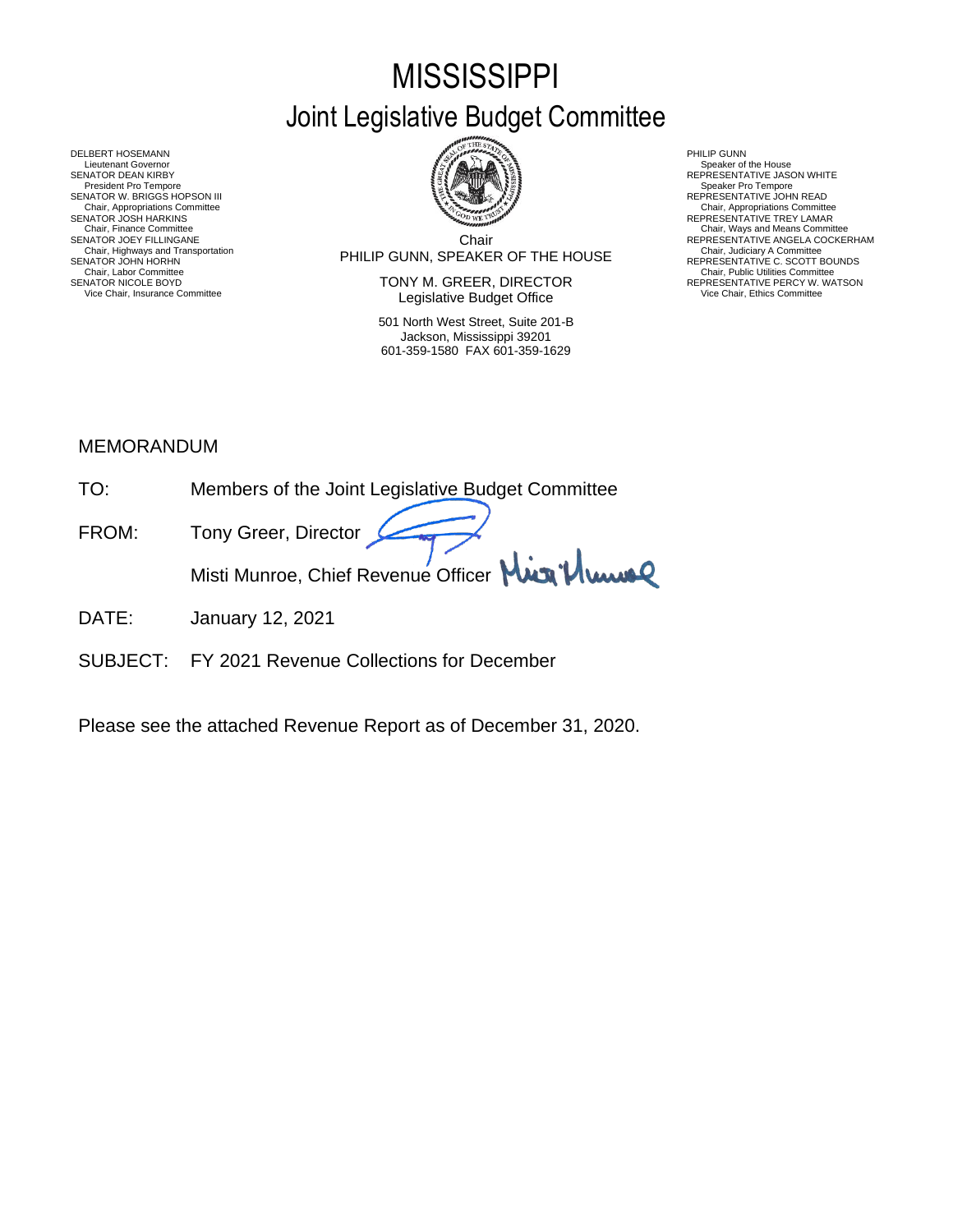





| <b>Source of Revenue Collections</b> | Month* | <b>FYTD*</b> | Prior<br>Year <sup>**</sup> |
|--------------------------------------|--------|--------------|-----------------------------|
| Sales Tax                            | \$27.0 | \$133.6      | \$44.7                      |
| Individual Income Tax                | 15.5   | 53.9         | 122.8                       |
| Corporate Tax                        | $-9.9$ | 23.8         | 24.7                        |
| Use Tax                              | 10.6   | 72.9         | 58.8                        |
| <b>Gaming Tax</b>                    | 2.4    | 9.9          | $-1.1$                      |
| <b>Total Collections</b>             | \$46.1 | \$325.3      | \$236.1                     |

*\*Figures in millions above or below the Sine Die estimate*

*\*\*Figures in millions above or below the prior year's actual collections*

#### FY 2021

Total revenue collections for the month of December FY 2021 are \$46,085,040 or 10.15% above the sine die revenue estimate. Fiscal YTD revenue collections through December 2020 are \$325,273,350 or 11.96% above the sine die estimate. Fiscal YTD total revenue collections through December 2020 are \$236,059,836 or 8.41% above the prior year's collections. The FY 2021 Sine Die Revenue Estimate is \$5,690,700,000.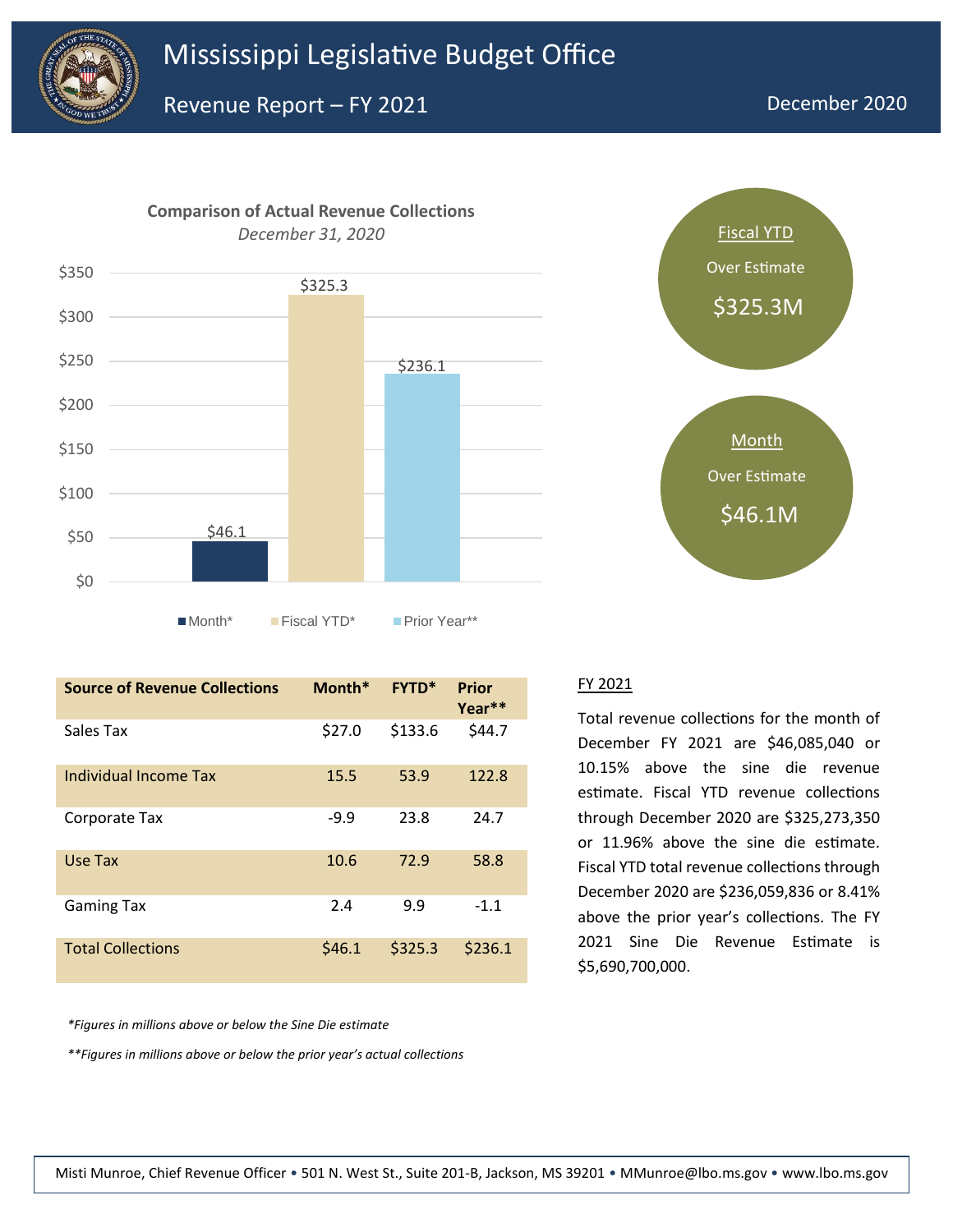## Page 2 Mississippi Revenue Report



## **Comparison of Actual Revenue Collections by Tax Type**

The graph above compares the actual revenue collections to the sine die revenue estimate for each of the main tax revenue sources. The figures reflect the amount the actual collections for Sales, Individual, Corporate, Use and Gaming taxes were above or below the estimate for the month and fiscal year-to-date. The graph also compares fiscal year-todate actual collections to prior year actual collections, as of December 31, 2020.



**10-Year Historical Total Revenue** 

Use Gaming \*Figures do not include budget reductions or other transfers used to balance the budget. Figures include Attorney General Settlements for FY 2011 – FY 2020.

## **10-Year Historical Revenue Collections by Tax Type**

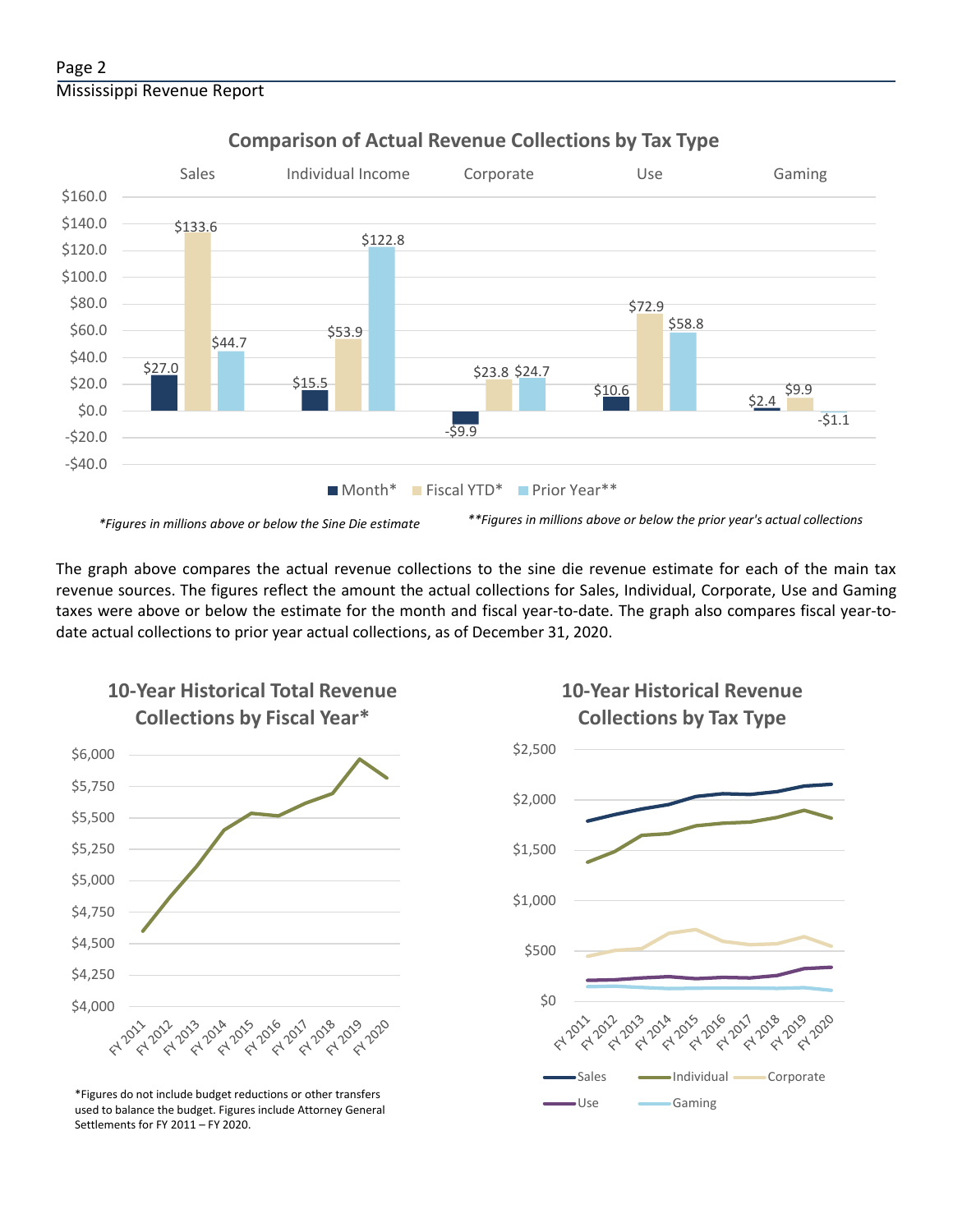#### Page 3

Mississippi Revenue Report

Below is a chart showing FY 2021 year-to-date collections compared to prior year-to-date collections.

|                                      |                         |                         | <b>Over/(Under) Prior Year</b> |             |
|--------------------------------------|-------------------------|-------------------------|--------------------------------|-------------|
| <b>Source of Revenue Collections</b> | FY 2020 July - December | FY 2021 July - December | Amount (\$)                    | % Change    |
| Sales Tax                            | \$970,793,145           | \$1,015,491,640         | \$44,698,495                   | 4.60%       |
| <b>Individual Income Tax</b>         | 1,010,155,121           | 1,132,967,900           | 122,812,779                    | 12.16%      |
| Corporate Income Tax                 | 221,257,432             | 245,914,281             | 24,656,849                     | 11.14%      |
| Use Tax                              | 145,712,463             | 204,500,057             | 58,787,594                     | 40.34%      |
| <b>Insurance Premium Tax</b>         | 116,866,623             | 127,018,114             | 10,151,491                     | 8.69%       |
| Tobacco, ABC & Beer                  | 123,825,747             | 143,419,656             | 19,593,909                     | 15.82%      |
| Oil & Gas Severance                  | 14,475,751              | 8,246,961               | (6, 228, 790)                  | $-43.03%$   |
| <b>Gaming Tax</b>                    | 66,363,867              | 65,242,575              | (1, 121, 292)                  | $-1.69%$    |
| Other Dept. of Revenue               | 22,992,752              | 21,609,559              | (1,383,193)                    | $-6.02%$    |
| Other Than Dept. of Revenue          | 78,241,375              | 79,999,807              | 1,758,432                      | 2.25%       |
| Sub-Total                            | 2,770,684,276           | 3,044,410,550           | 273,726,274                    | 9.88%       |
| All Other Transfers/Collections      | 37,666,438              | $\mathbf{0}$            | (37,666,438)                   | $-100.00\%$ |
| <b>Total</b>                         | \$2,808,350,714         | \$3,044,410,550         | \$236,059,836                  | 8.41%       |



## **Economic Statistics**:  **Economic Statistics**:

| <b>Unemployment Rate</b>           |            |         |           |          |
|------------------------------------|------------|---------|-----------|----------|
|                                    | Latest     | Change  | Frequency | Date     |
| Mississippi                        | 6.4%       | $-1.0$  | Monthly   | $Nov-20$ |
| <b>United States</b>               | 6.7%       | $-0.2$  | Monthly   | $Nov-20$ |
|                                    |            |         |           |          |
| GDP (millions)                     |            |         |           |          |
|                                    | Latest     | Change* | Frequency | Date     |
| Mississippi                        | 101,007    | 34.7%   | Quarterly | 2020:03  |
| <b>United States</b>               | 18,596,500 | 29.9%   | Quarterly | 2020:03  |
|                                    |            |         |           |          |
| Mississippi Employment (thousands) |            |         |           |          |
|                                    | Latest     | Change  | Frequency | Date     |
| <b>Total Nonfarm</b>               | 1,135.0    | 0.3%    | Monthly   | $Nov-20$ |
| <b>Total Private</b>               | 901.5      | 0.5%    | Monthly   | $Nov-20$ |
|                                    |            |         |           |          |

\*annualized quarterly growth

#### \*Figures in millions.

December FY 2021 General Fund collections were \$36,760,791 or 6.85% below December FY 2020 actual collections. Sales tax collections for the month of December were above the prior year by \$10.0M. Individual income tax collections for the month of December were below the prior year by \$3.9M. Corporate income tax collections for the month of December were below the prior year by \$50.6M.

For a more detailed listing of revenue collections for the State of Mississippi, please see the attached MS Department of Finance and Administration's monthly Revenue Report.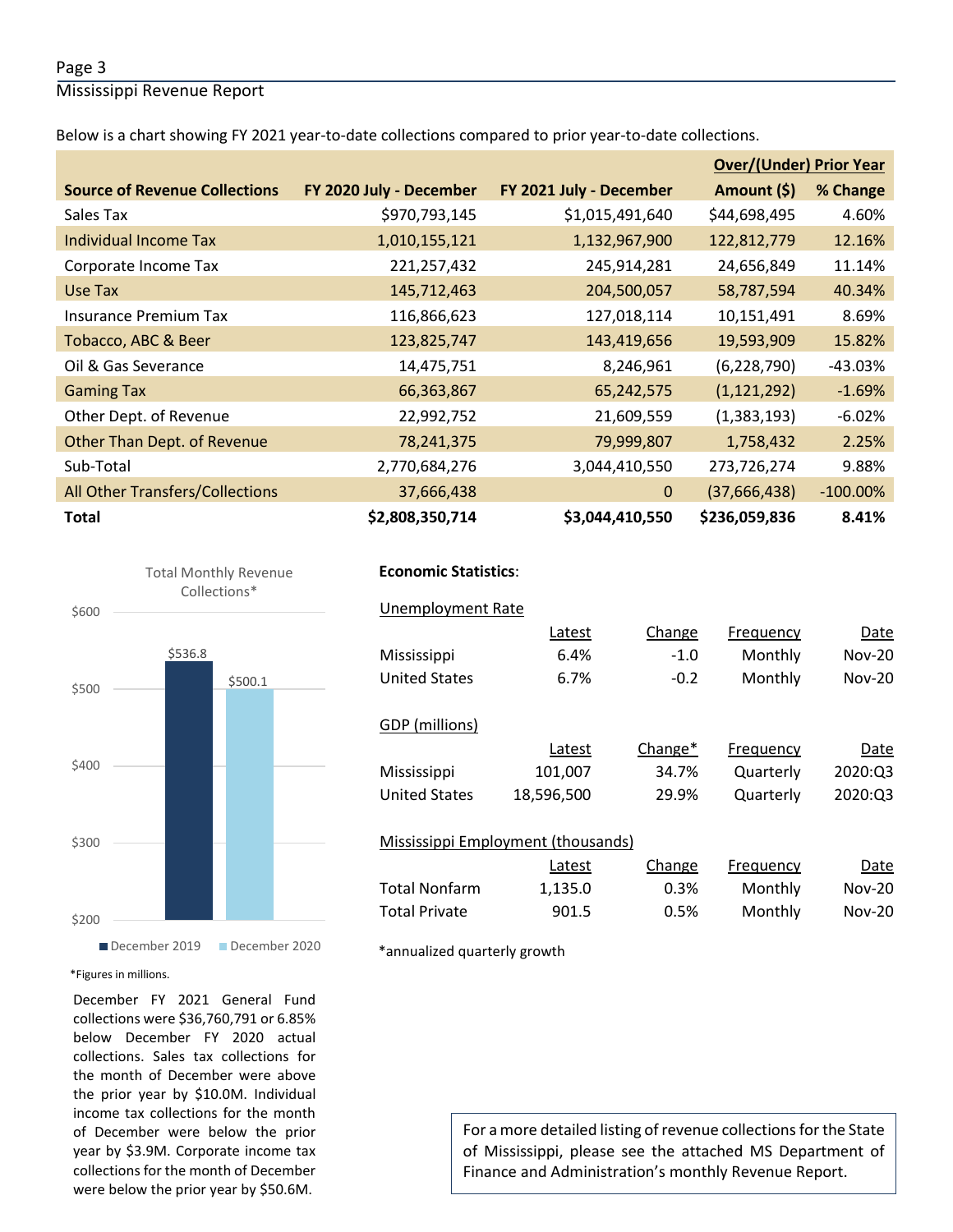## Mississippi Department of Finance and Administration Revenue Report

*As of December 31, 2020*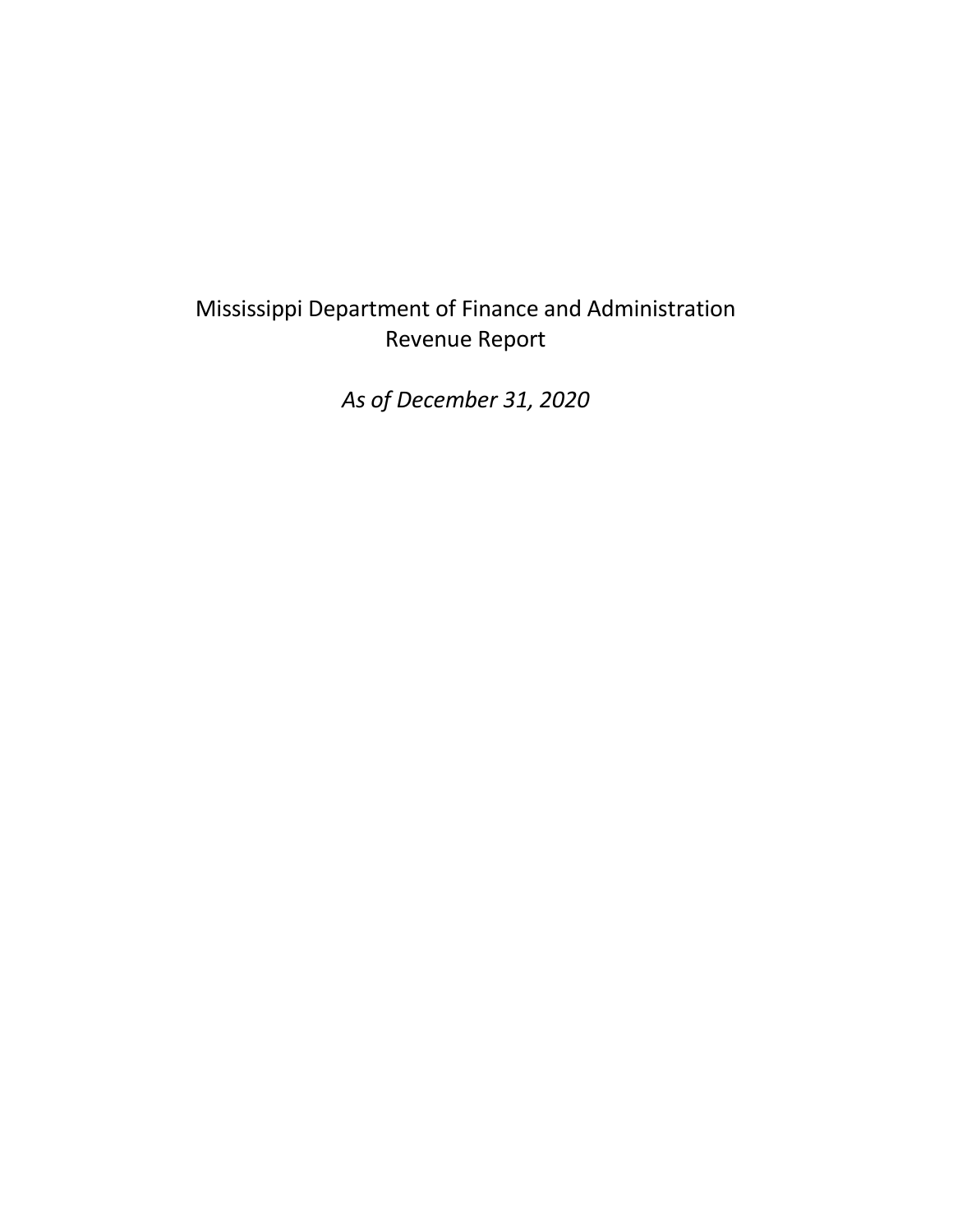Page 1

#### **FISCAL YEAR 2021**

|  | STATE OF MISSISSIPPI |  |
|--|----------------------|--|
|  |                      |  |

|                                          |                                  | <b>ACTUAL</b>      |                    |                  | <b>ACTUAL</b>      | OVER OR UNDER           |                |
|------------------------------------------|----------------------------------|--------------------|--------------------|------------------|--------------------|-------------------------|----------------|
|                                          | <b>ACTUAL</b>                    | <b>COLLECTIONS</b> | <b>ESTIMATE</b>    | <b>ESTIMATE</b>  | <b>COLLECTIONS</b> | <b>ESTIMATE TO DATE</b> |                |
|                                          | <b>COLLECTIONS</b>               | $07-01-19$         | <b>FISCAL YEAR</b> | $07 - 01 - 20$   | $07 - 01 - 20$     |                         |                |
| <b>SOURCE</b>                            | FY 2020                          | $12 - 31 - 19$     | 2021               | $12 - 31 - 20$   | $12 - 31 - 20$     | <b>AMOUNT</b>           | <b>PERCENT</b> |
| DEPT. OF REVENUE COLLECTIONS:            |                                  |                    |                    |                  |                    |                         |                |
| <b>SALES TAX (NET)</b>                   | $\mathbb{S}$<br>2,156,122,116 \$ | 970,793,145 \$     | 2,002,600,000 \$   | 881,850,000 \$   | 1,015,491,640 \$   | 133,641,640             | 15.15%         |
| INDIVIDUAL INCOME TAX                    | 1,819,610,333                    | 1,010,155,121      | 2,005,000,000      | 1,079,100,000    | 1,132,967,900      | 53,867,900              | 4.99%          |
| <b>CORPORATE INCOME TAX</b>              | 548,728,829                      | 221, 257, 432      | 480,700,000        | 222,070,000      | 245,914,281        | 23,844,281              | 10.74%         |
| <b>USE TAX</b>                           | 339,863,553                      | 145,712,463        | 288,400,000        | 131,630,000      | 204,500,057        | 72,870,057              | 55.36%         |
| <b>INSURANCE PREMIUM TAX</b>             | 312,762,228                      | 116,866,623        | 320,400,000        | 115,480,000      | 127,018,114        | 11,538,114              | 9.99%          |
| TOBACCO TAX                              | 139,206,037                      | 68,779,058         | 133,700,000        | 68,690,000       | 75,249,899         | 6,559,899               | 9.55%          |
| <b>ABC DIVISION</b>                      | 88,622,555                       | 40,856,526         | 90,800,000         | 44,325,000       | 53,090,672         | 8,765,672               | 19.78%         |
| BEER AND WINE TAX                        | 27,727,976                       | 14,190,163         | 29,000,000         | 15,029,000       | 15,079,085         | 50,085                  | 0.33%          |
| OIL SEVERANCE TAX                        | 21,213,506                       | 13,387,498         | 20,200,000         | 10,098,000       | 7,483,516          | (2,614,484)             | $-25.89%$      |
| NATURAL GAS SEVERANCE TAX                | 1,775,004                        | 1,088,253          | 1,800,000          | 900,000          | 763,445            | (136, 555)              | $-15.17%$      |
| <b>AUTO TAG FEES</b>                     | 13,532,878                       | 7,526,896          | 11,500,000         | 5,687,000        | 6,835,674          | 1,148,674               | 20.20%         |
| <b>INSTALLMENT LOAN TAX</b>              | 12,163,289                       | 6,329,131          | 12,200,000         | 6,352,000        | 5,976,460          | (375,540)               | $-5.91%$       |
| PAYMENT IN LIEU OF TAX                   | 1,200,000                        | $\mathbf{0}$       | 1,200,000          | $\Omega$         | $\mathbf{0}$       | $\mathbf{0}$            | $0.00\%$       |
| <b>MISCELLANEOUS</b>                     | 11,235,302                       | 9,136,724          | 11,600,000         | 9,516,000        | 8,797,424          | (718, 576)              | $-7.55%$       |
| <b>GAMING FEES &amp; TAXES</b>           | 110,694,305                      | 66, 363, 867       | 114,300,000        | 55,300,000       | 65,242,575         | 9,942,575               | 17.98%         |
| TOTAL DEPT. OF REVENUE:                  | 5,604,457,913                    | 2,692,442,901      | 5,523,400,000      | 2,646,027,000    | 2,964,410,743      | 318, 383, 743           | 12.03%         |
| OTHER THAN DEPT. OF REVENUE COLLECTIONS: |                                  |                    |                    |                  |                    |                         |                |
| <b>INTEREST ON INVESTMENTS</b>           | 29,331,625                       | 14,766,902         | 14,500,000         | 6,806,200        | 6,699,053          | (107, 147)              | $-1.57%$       |
| HIGHWAY SAFETY PATROL                    | 18,430,959                       | 9,276,341          | 18,700,000         | 9,158,000        | 9,746,487          | 588,487                 | 6.43%          |
| <b>INSURANCE TAX</b>                     | 28,925,611                       | 14,886,330         | 29,200,000         | 13,961,000       | 17,559,486         | 3,598,486               | 25.78%         |
| LICENSES, FEES, PERMITS                  | 51,188,639                       | 17,855,766         | 52,000,000         | 16,482,000       | 24,488,085         | 8,006,085               | 48.57%         |
| <b>CRIME TAX/ASSESSMENT</b>              | 37,173,545                       | 17,119,622         | 43,500,000         | 21,013,000       | 17,924,088         | (3,088,912)             | $-14.70%$      |
| <b>MISCELLANEOUS</b>                     | 2,384,485                        | 953,896            | 2,400,000          | 1,241,000        | 1,044,205          | (196,795)               | $-15.86%$      |
| <b>GAMING FEES &amp; TAXES</b>           | 5,184,698                        | 3,382,518          | 7,000,000          | 4,449,000        | 2,538,402          | (1,910,598)             | $-42.94%$      |
| TOTAL OTHER THAN DOR:                    | 172,619,561                      | 78, 241, 375       | 167,300,000        | 73,110,200       | 79,999,807         | 6,889,607               | 9.42%          |
| <b>TOTAL GF - (Sine Die) COLLECTIONS</b> | 5,777,077,474                    | 2,770,684,276      | 5,690,700,000      | 2,719,137,200    | 3,044,410,550      | 325,273,350             | 11.96%         |
| SETTLEMENTS/OTHER                        | 36,481,061                       | 36,481,061         |                    | 0                | 0                  | 0                       | $0.00\%$       |
| <b>WCSR TRANSFER IN</b>                  | $\theta$                         | $\Omega$           |                    |                  |                    |                         | $0.00\%$       |
| OTHER NON BUDGET TRANSFER IN             | 3,569,628                        | 1,185,377          |                    |                  |                    |                         | $0.00\%$       |
| TRANSFER IN (BUD RED)                    |                                  |                    |                    |                  |                    |                         | $0.00\%$       |
| OTHER BUDGETED GF COLLECTIONS            |                                  |                    |                    |                  |                    |                         | $0.00\%$       |
| TOTAL GENERAL FUND:                      | 5,817,128,163 \$<br>S            | 2,808,350,714 \$   | 5,690,700,000 \$   | 2,719,137,200 \$ | 3,044,410,550 \$   | 325,273,350             | 11.96%         |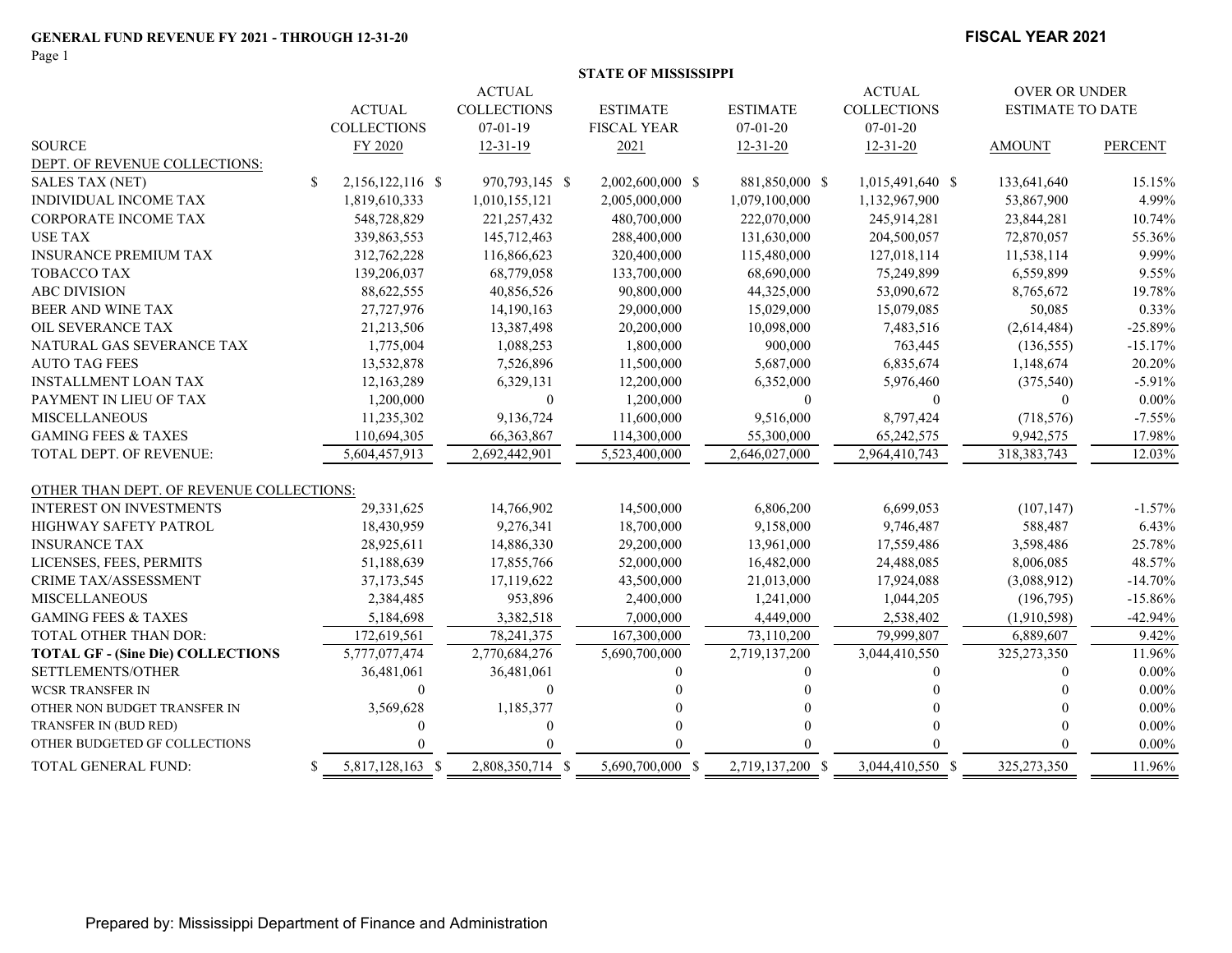#### **GENERAL FUND REVENUE FY 2021 - THROUGH 12-31-20 COMPARISON TO PRIOR YEAR COLLECTIONS** Page 2

|                                          |                           |                |                | $07-01-19$       | $07-01-20$       | <b>INCREASE OR DECREASE</b> |                |
|------------------------------------------|---------------------------|----------------|----------------|------------------|------------------|-----------------------------|----------------|
|                                          |                           | December       | December       | <b>TO</b>        | <b>TO</b>        | OVER OR UNDER PRIOR YEAR    |                |
| <b>SOURCE</b>                            |                           | 2019           | 2020           | $12 - 31 - 19$   | $12 - 31 - 20$   | <b>AMOUNT</b>               | <b>PERCENT</b> |
| DEPT. OF REVENUE COLLECTIONS:            |                           |                |                |                  |                  |                             |                |
| <b>SALES TAX (NET)</b>                   | $\boldsymbol{\mathsf{S}}$ | 180,731,074 \$ | 190,780,313 \$ | 970,793,145 \$   | 1,015,491,640 \$ | 44,698,495                  | 4.60%          |
| INDIVIDUAL INCOME TAX                    |                           | 181,982,674    | 178,038,426    | 1,010,155,121    | 1,132,967,900    | 122,812,779                 | 12.16%         |
| <b>CORPORATE INCOME TAX</b>              |                           | 96,514,730     | 45,944,640     | 221, 257, 432    | 245,914,281      | 24,656,849                  | 11.14%         |
| <b>USE TAX</b>                           |                           | 28,488,905     | 35,458,479     | 145,712,463      | 204,500,057      | 58,787,593                  | 40.34%         |
| <b>INSURANCE PREMIUM TAX</b>             |                           | 89,555         | 33,010         | 116,866,623      | 127,018,114      | 10,151,492                  | 8.69%          |
| <b>TOBACCO TAX</b>                       |                           | 11,746,309     | 12,682,098     | 68,779,058       | 75,249,899       | 6,470,841                   | 9.41%          |
| <b>ABC DIVISION</b>                      |                           | 7,109,809      | 7,769,259      | 40,856,526       | 53,090,672       | 12,234,146                  | 29.94%         |
| BEER AND WINE TAX                        |                           | 1,952,977      | 2,603,554      | 14,190,163       | 15,079,085       | 888,921                     | 6.26%          |
| OIL SEVERANCE TAX                        |                           | 2,146,608      | 1,277,469      | 13,387,498       | 7,483,516        | (5,903,982)                 | $-44.10%$      |
| NATURAL GAS SEVERANCE TAX                |                           | 211,621        | 191,496        | 1,088,253        | 763,445          | (324, 808)                  | $-29.85%$      |
| <b>AUTO TAG FEES</b>                     |                           | 1,190,844      | 982,561        | 7,526,896        | 6,835,674        | (691, 222)                  | $-9.18%$       |
| <b>INSTALLMENT LOAN TAX</b>              |                           | 7,601          | $\theta$       | 6,329,131        | 5,976,460        | (352,670)                   | $-5.57%$       |
| PAYMENT IN LIEU OF TAX                   |                           | $\Omega$       | $\theta$       | $\mathbf{0}$     | $\theta$         | $\Omega$                    | $0.00\%$       |
| <b>MISCELLANEOUS</b>                     |                           | 695,556        | 779,645        | 9,136,724        | 8,797,424        | (339,300)                   | $-3.71%$       |
| <b>GAMING FEES &amp; TAXES</b>           |                           | 12,688,436     | 11,161,103     | 66, 363, 867     | 65,242,575       | (1, 121, 292)               | $-1.69%$       |
| TOTAL DEPT. OF REVENUE:                  |                           | 525,556,700    | 487,702,054    | 2,692,442,901    | 2,964,410,743    | 271,967,843                 | 10.10%         |
| OTHER THAN DEPT. OF REVENUE COLLECTIONS: |                           |                |                |                  |                  |                             |                |
| <b>INTEREST ON INVESTMENTS</b>           |                           | 2,434,550      | 892,521        | 14,766,902       | 6,699,053        | (8,067,850)                 | $-54.63%$      |
| HIGHWAY SAFETY PATROL                    |                           | 1,345,341      | 1,473,090      | 9,276,341        | 9,746,487        | 470,146                     | 5.07%          |
| <b>INSURANCE TAX</b>                     |                           | 1,282,040      | 2,052,259      | 14,886,330       | 17,559,486       | 2,673,156                   | 17.96%         |
| LICENSES, FEES, PERMITS                  |                           | 2,778,260      | 3,818,637      | 17,855,766       | 24,488,085       | 6,632,320                   | 37.14%         |
| <b>CRIME TAX/ASSESSMENT</b>              |                           | 2,250,190      | 3,544,127      | 17,119,622       | 17,924,088       | 804,466                     | 4.70%          |
| <b>MISCELLANEOUS</b>                     |                           | 151,869        | 79,652         | 953,896          | 1,044,205        | 90,309                      | 9.47%          |
| <b>GAMING FEES &amp; TAXES</b>           |                           | 1,019,880      | 495,700        | 3,382,518        | 2,538,402        | (844, 115)                  | $-24.96%$      |
| <b>TOTAL OTHER THAN:</b>                 |                           | 11,262,131     | 12,355,986     | 78, 241, 375     | 79,999,807       | 1,758,431                   | 2.25%          |
| <b>TOTAL GF - (Sine Die) COLLECTIONS</b> |                           | 536,818,831    | 500,058,040    | 2,770,684,276    | 3,044,410,550    | 273,726,274                 | 9.88%          |
| SETTLEMENTS/OTHER                        |                           |                | 0              | 36,481,061       | $\mathbf{0}$     | (36, 481, 061)              | $-100.00\%$    |
| <b>WCSR TRANSFER IN</b>                  |                           |                | $\theta$       | $\mathbf{0}$     | 0                | $\Omega$                    | $0.00\%$       |
| OTHER NON BUDGET TRANSFER IN             |                           |                | 0              | 1,185,377        | 0                | (1, 185, 377)               | $-100.00\%$    |
| TRANSFER IN (BUD RED)                    |                           |                | $\theta$       | 0                | 0                | $\theta$                    | $0.00\%$       |
| OTHER BUDGETED GF COLLECTIONS            |                           |                |                |                  |                  | $\Omega$                    | $0.00\%$       |
| TOTAL GENERAL FUND:                      | \$                        | 536,818,831 \$ | 500,058,040 \$ | 2,808,350,714 \$ | 3,044,410,550 \$ | 236,059,836                 | 8.41%          |